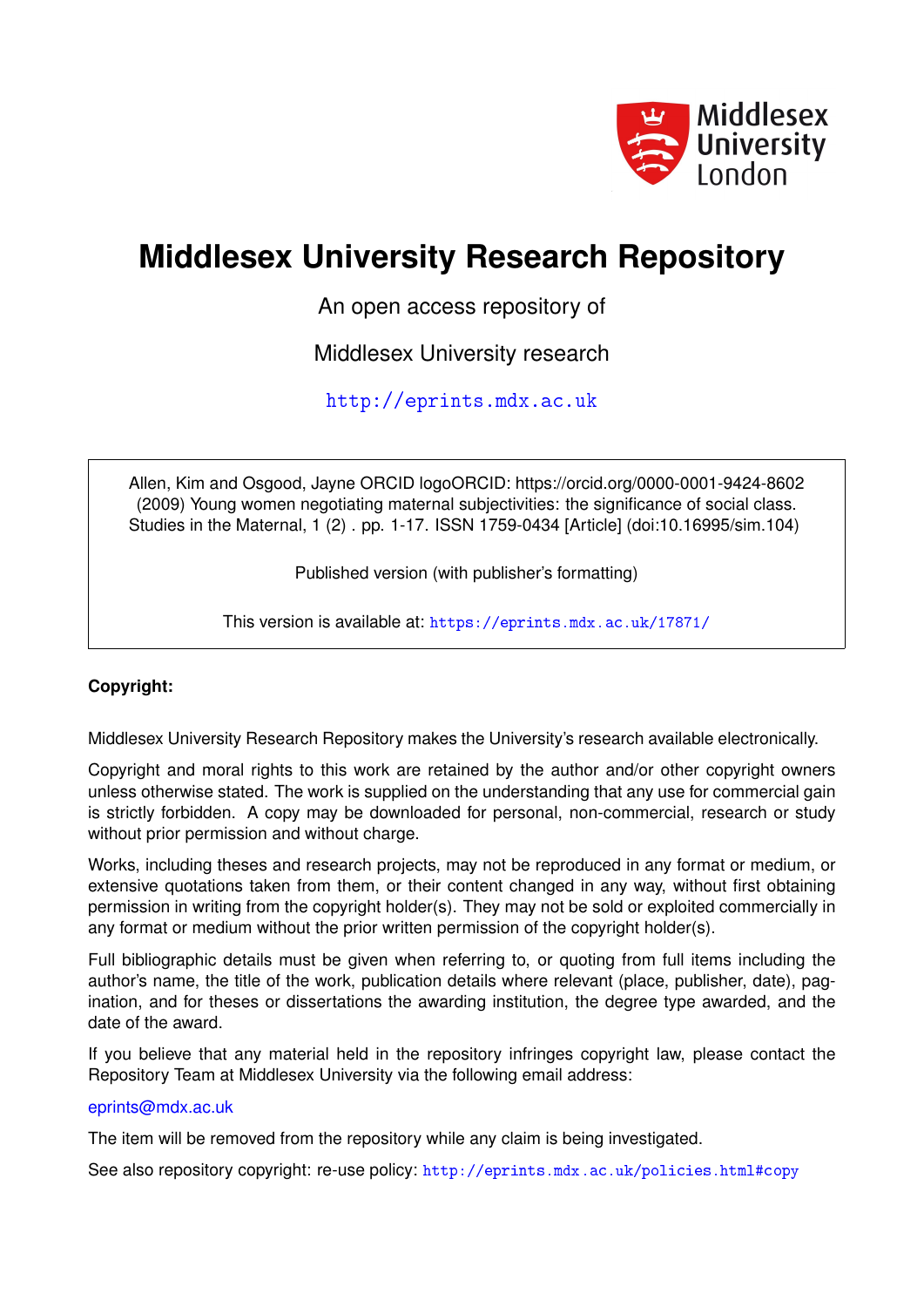## **Young women negotiating maternal subjectivities: the significance of social class**

**Dr Kim Allen,** London Metropolitan University **Dr Jayne Osgood,** London Metropolitan University

### **Introduction**

This is a review essay of recent academic literature within the social sciences which examines how young women engage with contemporary discursive configurations of 'the maternal' and the ways in which social class is integral to this. This review is informed by our own recent research into young womanhood (Allen 2008, Osgood, 2008). The review begins with an introduction to recent feminist literature on the wider context of neoliberalism within which new modalities of young womanhood have emerged in the last ten years. It is suggested these are oriented around the 'can do girl' and involve very specific regulatory caveats around young women's maternal desires and identities. This section is followed by a mapping of the discursive terrain upon which the maternal is currently constituted, with specific attention given to constructions of motherhood within welfare policy and then within contemporary popular culture in the UK. Two key configurations of the maternal are explored – the 'Yummy Mummy' and the 'Chav Mum'. The final sections of the paper engage with literature which mainly draws upon a psychosocial approach to understanding how these discursive configurations of motherhood are lived out by working and middle class women, and unearthing the costs and labour that accompany young women's negotiation of the maternal.

#### **Young women as neo-liberal subjects: regulated motherhood**

This article takes as its starting point ideas presented by feminist scholars such as Valerie Walkerdine, Helen Lucey and June Melody (2001), Anita Harris (2004) and Angela McRobbie (2000, 2004, 2008), that the category of 'young woman' has been reconstituted within neo-liberal western capitalist societies. These authors suggest that young women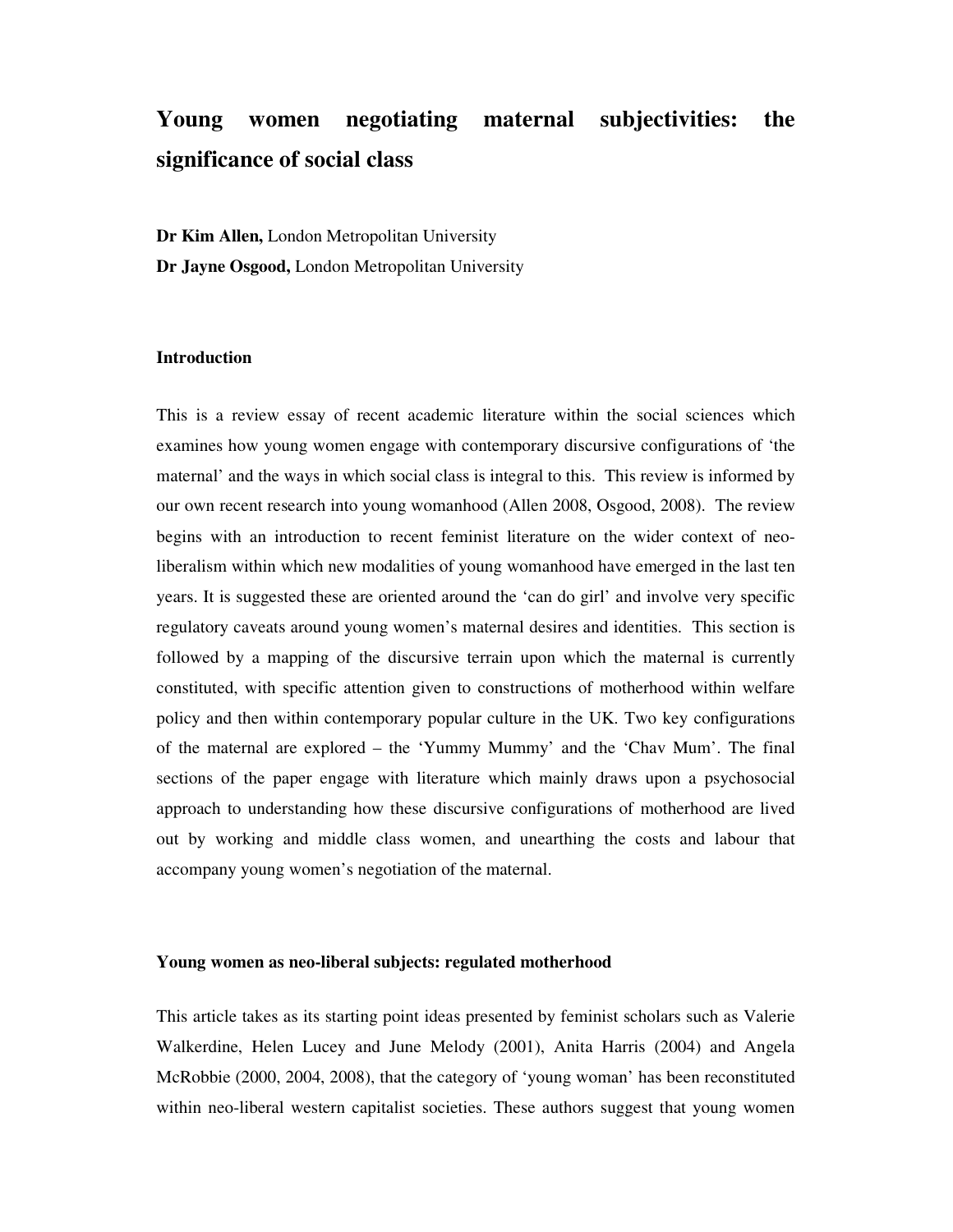are increasingly being addressed across political and cultural discourse as 'top girls' or 'can do girls', attributed with freedom, independence and the capacity for success in education and the labour market. This discourse of female success draws, in part, upon the individualisation thesis – presented by Ulrich Beck (1992, 2002) and Anthony Giddens (1991, 1994) – which suggests that the economic, social and political changes of late modernity have given rise to increasingly individualised biographies and social agency, whilst the structural constraints of class and gender have weakened. However, feminist scholars have problematised the individualisation thesis, and its populist interpretations within neo-liberal policy discourses. It has been claimed that these mask the regulatory and disciplinary function of new categories of young womanhood: that is the 'the shaping of being' or inculcation of young women as self-governing individuals (McRobbie 2004; Blackman 2004). It is also suggested that there is an over-estimation of the extent to which gender (as well as class, ethnicity and other social markers) is less significant in structuring the opportunities and identities available to individuals, and that this masks the presence of inequalities which prevent some young women from entering the category of the 'I can be anything girl' (See Walkerdine et al. 2001; McRobbie 2008; Ringrose 2007). Hence, under neo-liberalism normative femininity is highly exclusionary, premised on middle-class ideals and experiences. Consequently, working-class women and girls come to occupy fragile and restricted positions in relation to the category of the 'successful female subject', where parts of their working-class self must be regulated, corrected or left behind (Walkerdine et al. 2001).

This critical work on the exclusionary nature of new categories of 'young woman' raises important questions about the place of 'the maternal'. Identifying the ways in which young women have been reconstituted under neo-liberalism – and specifically within the policies of New Labour – McRobbie (2007, 2008) discusses the emergence of a 'new sexual contract' offered to young women which requests that they 'come forward and make good use of the opportunity to work, to gain qualifications, to control fertility and to earn enough money to participate in the consumer culture' (2008, p.54). Implicit in this new sexual contract are significant regulatory caveats, which, she suggests, enable the shift from a welfare to a *workfare* society, in which young women are seen to be at the forefront of the new economy. A key caveat is that young women 'must not procreate while enjoying casual and recreational sex' (ibid., p.85) and, in doing so, avoid the vilified and 'harshly judged' status of young motherhood. McRobbie illuminates how the new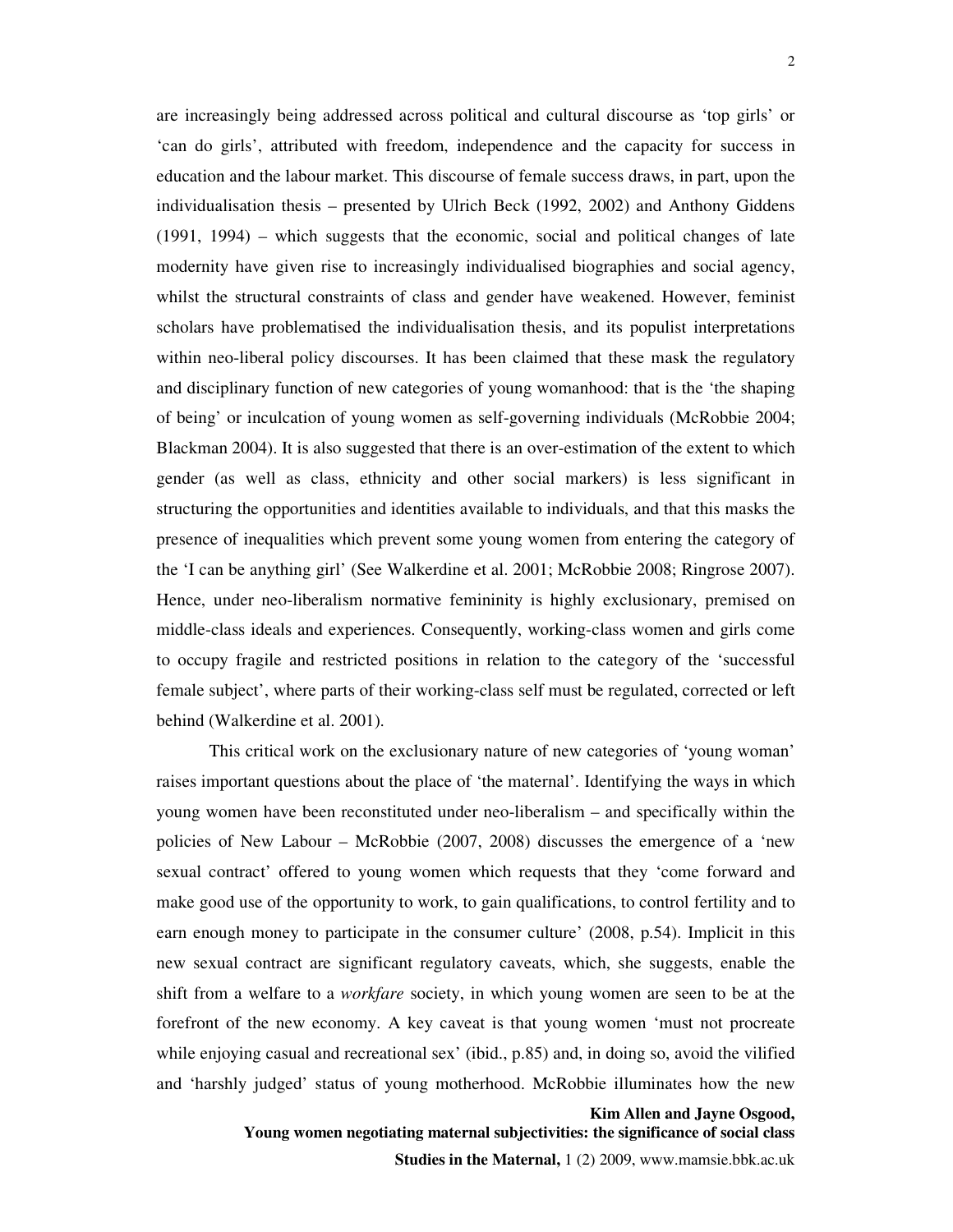sexual contract regulates young women through the vilification of working-class motherhood as a form of 'failed femininity':

Young motherhood [...] carries a whole range of vilified meanings associated with failed femininity... Middle-class respectable status requires the refusal of early motherhood and much effort is invested in ensuring that this norm is adhered to [...] The concept of 'planned parenthood' emerges in Western liberal democracies as an address to young women so that they may postpone early maternity to accrue the economic advantages of employment [...] and thus contribute to the solving of the crisis of welfare. Single mothers are seen as feckless or are accused in the press and in other moralistic discourses of depriving a child [...] those young career women who have followed the advice of New Labour, and have postponed childbirth until they have secured wage earning capacity, become deserving subjects. (McRobbie 2007, p.731- 732)

The reconstitution of young women under neo-liberalism, oriented around economic participation, consumer citizenship and self-regulation, can be understood as bound to wider social, economic and political shifts. Further, this reconstitution depends upon intensified regulation (of 'proper' and 'improper') selfhood along class lines. For example, McRobbie argues that in the contemporary landscape of neo-liberalism, those seen as peripheral to the autonomous, individualised and ambitious young woman (e.g. young and/or working-class mothers) are 'more emphatically condemned for their lack of status and other failings than would have been the case in the past' (2008, p.7).

 Similarly, Walkerdine et al. (2001) suggest that teenage motherhood must be avoided in order to become the 'I can have everything girl' of neo-liberalism. They explain how young working-class mothers have become discursively constituted through negative discourses, which promote constructions of teenage mums as 'welfare scroungers' and carriers of sexually transmitted diseases. Teenage pregnancy is situated not only as incompatible with academic success, ambition and a professional career, as the markers of contemporary idealised femininity, but with unintelligibility.

#### **The political and cultural context: the discursive framing of the maternal**

We turn now to the political and cultural context in which young women are situated, to map a range of normalising maternal constructions that circulate within the fields of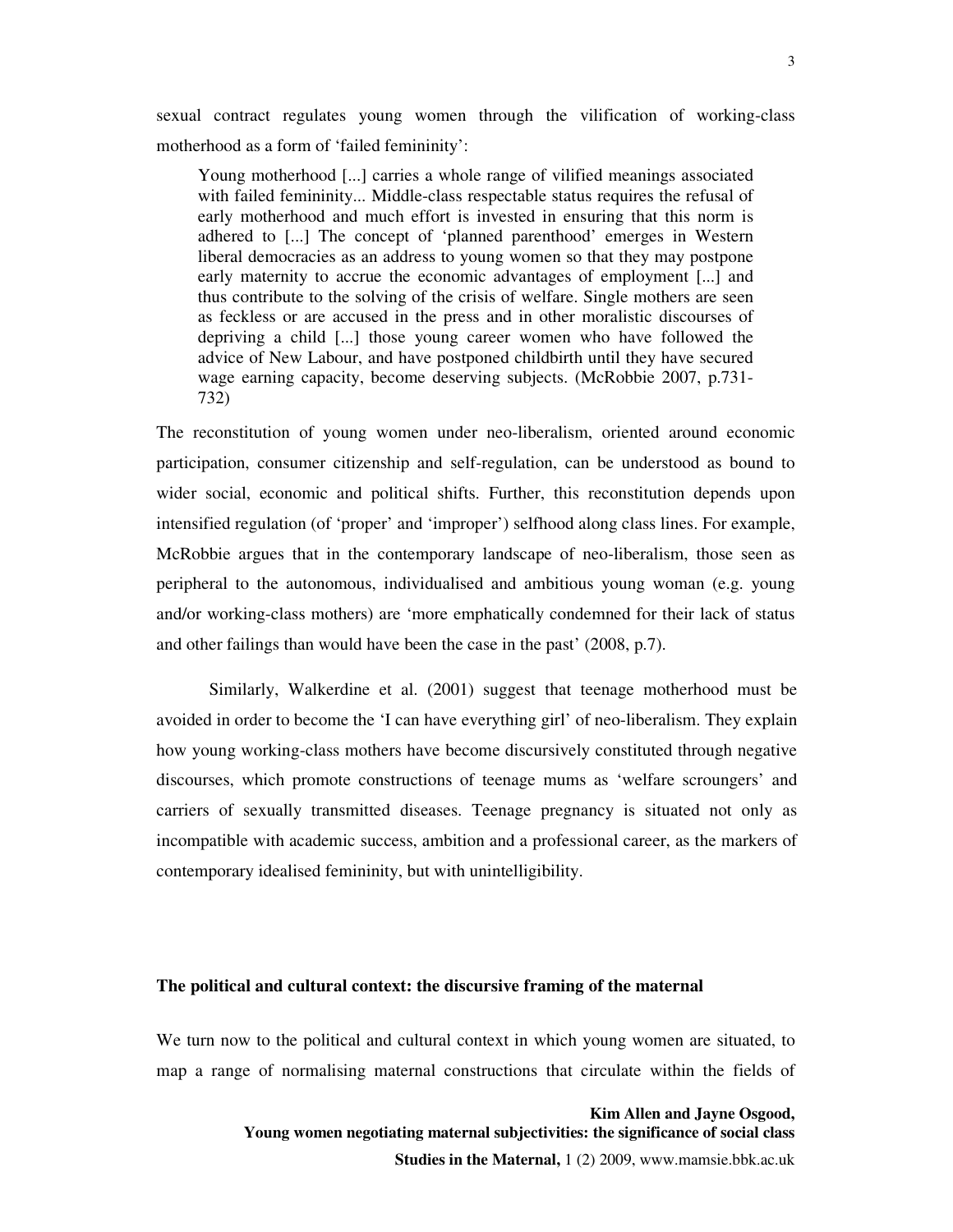government policy and popular culture in Britain. Both government policy (specifically that of New Labour) and popular culture operate as important sites in which emerging shifts in the norms and behaviours governing understandings of femininity, the maternal, and propriety crystallise, and that there are important relationships between these two discursive spaces (Bullen et al. 2000, McRobbie 2009). Thus, if we are to understand normative discourses of the maternal as 'truths' which gain their status through their cumulative effect, it is important to look at the ways in which discourses of the maternal are mobilised across different spaces.

To begin, as Elizabeth Bullen, Jane Kenway and Valerie Hey have demonstrated (Bullen et al. 2000), young mothers tend to be constructed in pathological ways within the policy discourses of the New Labour government. Teen pregnancy has long been held as an indicator of societal ills where parents, schools and others working with young women are seen to have failed. In the UK, as well as in other first world Western states in which there has been an identified shift from a welfare to workfare state (McRobbie 2000; Edwards 2000), government policies for reducing the risks of teenage pregnancy provide an illustration of neo-liberalism at work in the constitution of young women as subjects of welfare.

Teen mothers are less likely to finish their education, less likely to find a good job, and more likely to end up as single parents and bringing up their children in poverty, The children themselves run a greater risk of poor health, and have a much higher chance of becoming teenage mothers themselves (Tony Blair, Prime Minister, SEU Report on Teenage Pregnancy, 1999, p.4)

[Teenage pregnancy] leads to greater dependence, undermining potential achievement in education and in further employment, placing stress on the young person and their family, and denying choices available to others. (DfEE 2000, p.15)

**Kim Allen and Jayne Osgood,**  Work of individualisation theorists (Beck 1992, 2002; Giddens 1991, 1994) can be traced through these examples of New Labour's 'Third Way' social policies, which promote individual responsibility, active citizenship and economic independence. The government's teenage pregnancy policies construct the 'problem' of young motherhood as an outcome of individual failing and 'inadequacy' (see Edwards 2000; Carabine 2007; Bullen et al. 2000), such as ignoranance, 'low expectations' and 'lacking' knowledge' (SEU 1999). As Bullen and colleagues argue, such discourses situate teenage mothers as morally and socially deviant, deficient and hazardous, in need of correction or

 **Young women negotiating maternal subjectivities: the significance of social class** 

**Studies in the Maternal,** 1 (2) 2009, www.mamsie.bbk.ac.uk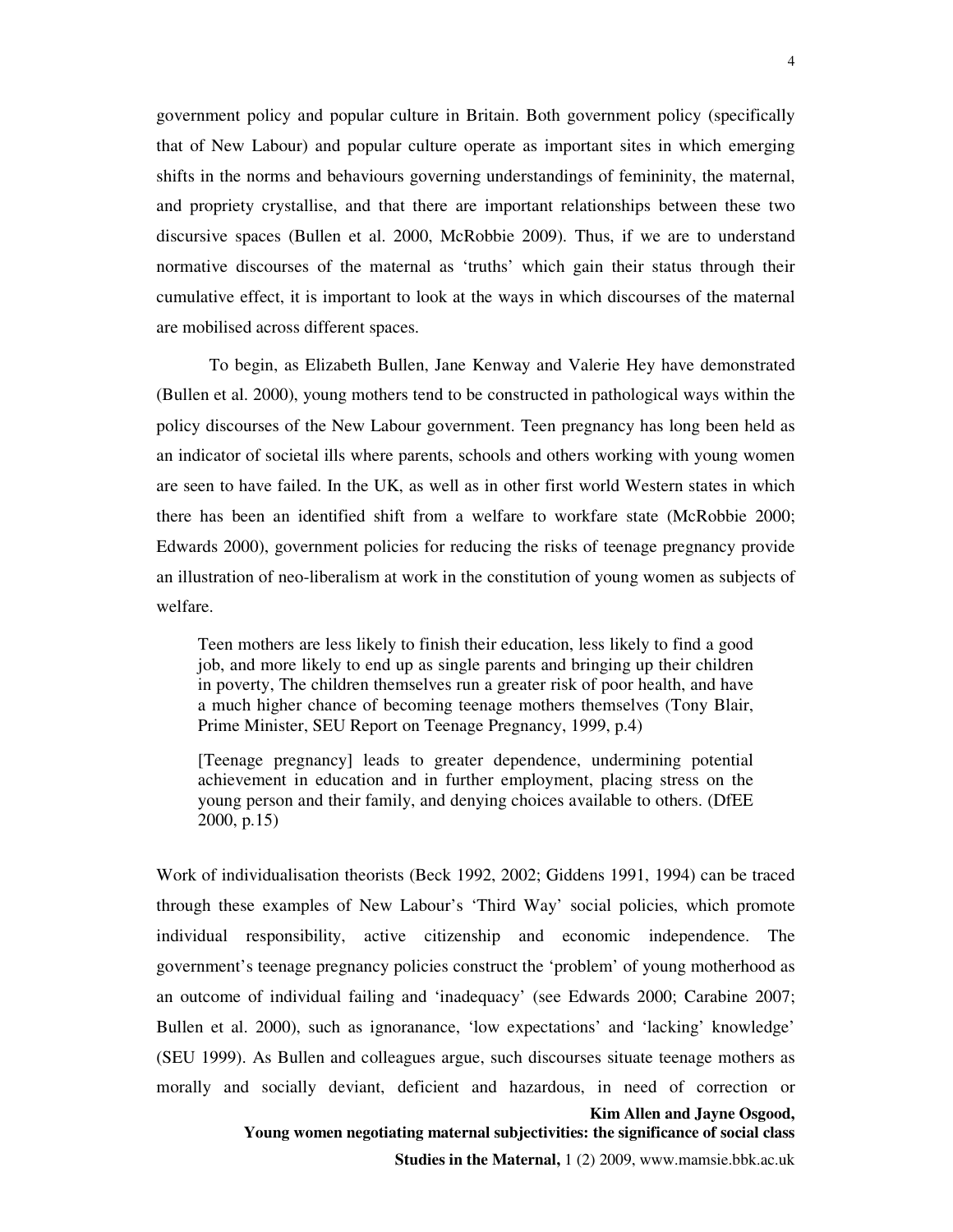transformation into economically active and self-reliant subjects via their (re)immersion into education or the labour market as quickly as possible (Bullen et al. 2000). They also demand that young women take up technologies of self-regulation and risk-management (Carabine 2007). In a workfare society in which there are '"no excuses" for economic inactivity' (David 2006) labour market participation is situated as an imperative for young women, and the most 'effective' defence against 'social exclusion', which, under New Labour, has become inextricably linked to teenage pregnancy (Thomson and Blake 2002). Simultaneously, full-time mothering is discounted as a valid 'choice' for young women (Kidger 2004).

Welfare policy discourse around pregnancy contains pronounced class constructions, having different effects on young women depending on their class location: Becoming pregnant at a young age is negatively constructed as a working-class phenomenon, requiring state intervention. It is thus working-class women who are most likely to be subjected to the disciplinary gaze of welfare policy and constituted as 'constantly failing subjects' (Walkerdine 2003, Edwards 2000). Young motherhood has been constituted as a 'problem' owned by working-class women. Subject to policy discourses that classify it as undesirable and outside of the realm of 'good' or 'responsible' mothering – constructed as the domain of the middle-class, older, and economically independent woman who 'simultaneously works in paid employment and works to produce a successful child' (Hey and Bradford 2006, p.61. See also McRobbie, 2000; Walkerdine et al. 2001) – young motherhood is a risky space for young women.

The pathologisation of working-class and teenage motherhood is similarly apparent within British popular culture, suggesting congruence between these two discursive fields in the shaping of maternal identities. Two dominant representations of motherhood have saturated the British mainstream media since the late 1990s. To begin, the 'Yummy Mummy' has emerged as a cultural phenomena and site of intense consumer activity (see www.mumsnet.com and www.yummymummy.org.uk). As McRobbie argues, market research companies have identified the 'Yummy Mummy', as a distinct consumer 'tribe' with significant spending power<sup>1</sup>. They are described as affluent 'older mothers, who have established a successful career before embarking on a family […] influenced by the celebrity mother culture [and] willing to spend significant money on themselves, as well as insisting on the highest quality goods for their family' (TGI Market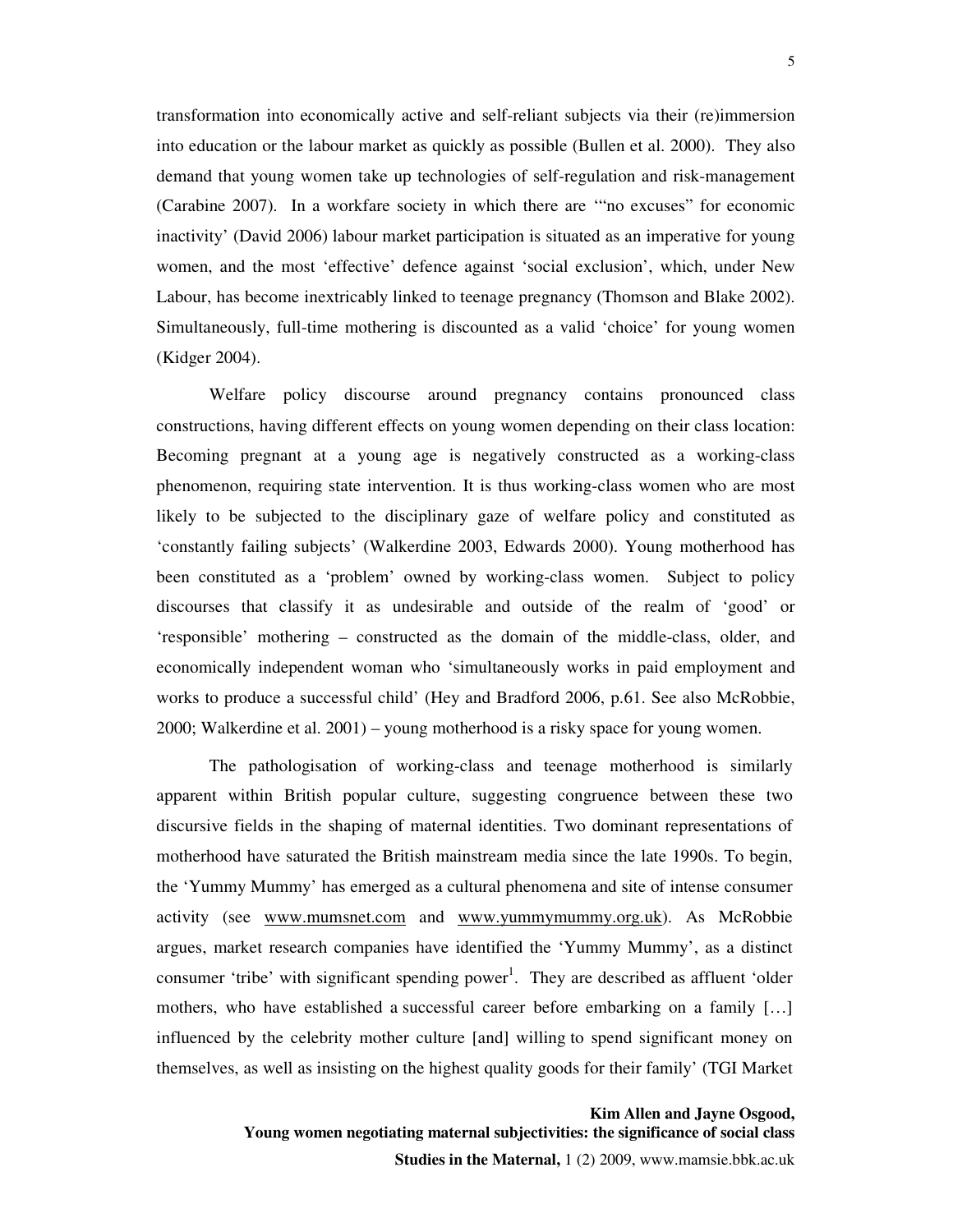Research 2009, see McRobbie 2008). She has saturated popular culture and is represented across television programmes, the press and literature in the form of guidebooks and novels, including *The Yummy Mummy Manifesto* (Johnson 2009) and *The Yummy Mummy Survival Guide* (Fraser 2007). In these cultural texts, the maternal is symbolically loaded as a glamorous and aspirational 'lifestyle choice'. Motherhood is a site of self-care ('manicured hands'), consumer choice ('sense of style') and beauty ('look and feel fabulous'):

Forget the frump. Wave goodbye to those leggings there's a new breed of mothers on the baby block. Yummy Mummies don't leave their sense of style in the maternity ward – the loving hands that rock today's cradles are manicured and moisturised […] Help is at hand, with this no-holds-barred guide to surviving the biggest transition of your life [...] Because becoming a mother doesn't mean you stop wanting to look and feel fabulous – it just becomes a little trickier! (Johnson 2009)

The Yummy Mummy's cultural significance is also related to rise of the 'celebrity mum' and the increasing media interest in celebrity pregnancies and mothering as a window into the 'real' lives of celebrities and a site of 'authentic' selfhood (Jermyn, 2008). This has included the launch of special edition 'celebrity' gossip magazines about celebrity pregnancy and motherhood, post-baby weight-loss regimes, and the publication of pregnancy and mothering guidebooks and autobiographies by famous mums<sup>2</sup>.

In the figure of the Yummy Mummy, a very specific configuration of motherhood (occupied by white, heterosexual, middle-class professional women) is being celebrated as a desirable identity; one that embodies female choice, autonomy, consumerism and aesthetic perfection whilst denying a space for drudgery or confinement to the home. Diane Negra (2009) discusses this increasing fetishisation of the maternal within popular culture as a 'master narrative' of post-feminism, which offers the 'promise of coming back to oneself in the process of coming home' (ibid., p.7). She argues that 'retreatism' – or the 'pull back of affluent women to perfected domesticity' (2009, p.9) – falsely 'presents the habits, interests and desires of the wealthy as universal' (ibid., p.9) thereby reinforcing classed exclusions. Similarly, Jessica Ringrose and Valerie Walkerdine (2008) suggest that the discursive figuration of the Yummy Mummy functions to mask structural inequality within neo-liberalism. They argue that the Yummy Mummy falsely universalises middle-class femininity, reproducing the post-feminist myth of 'have it all femininity' where women's ability to 'opt out' of the workplace for motherhood is taken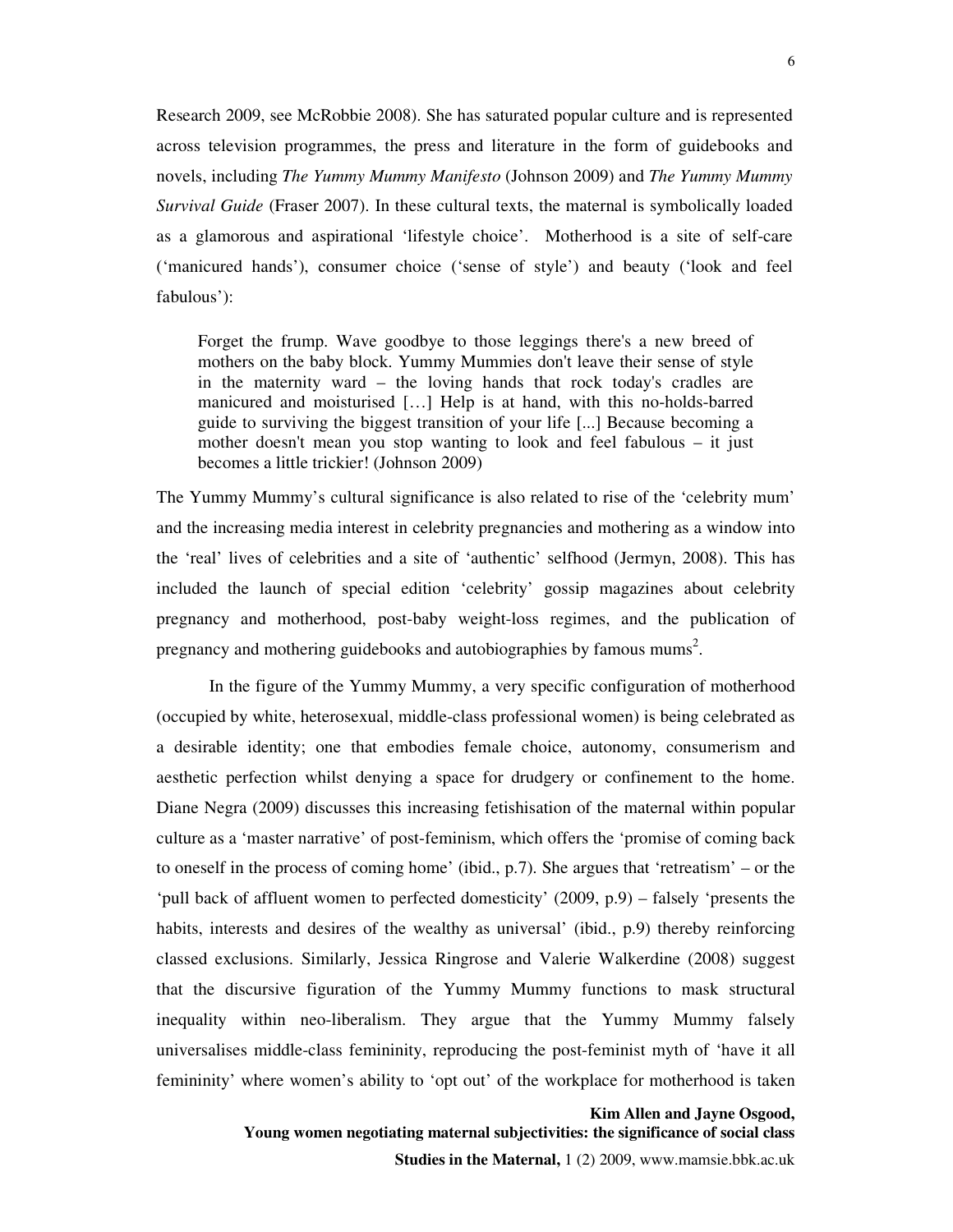as evidence that gender equality has been achieved. This, they argue, masks the structures of inequality that this very myth depends upon, specifically the reliance on the labour of other women: the abject, working-class woman:

The feminist political dilemmas of housewife versus career woman […] have been replaced by narratives of renaissance women who juggle thriving careers (attained through the right modes of education) with motherhood. And although she may buy maternal services from the less successful and pathologised working-class woman, this depends on her own (or family's) financial power to do so, devolving responsibility increasingly onto the individual. (Ringrose and Walkerdine 2008, p.232)

The dominant, valued form of the maternal, embodied by the Yummy Mummy, not only presents and privileges the experiences of white, middle-class women to the exclusion of other maternal identities (e.g. working-class, lesbian, black, non-western) it also frames the maternal through a distinctly neo-liberal lexicon of choice, self-actualisation, and reinvention through the consumer marketplace. It also celebrates self-sufficiency, by promoting planned and professional mothering. In short, the Yummy Mummy symbolises the 'good' and 'responsible' mother of neo-liberalism.

It is to the other/ed mother within popular culture that that we now turn. As Imogen Tyler argues, the figure of the 'Chav Mum' has become a dominant popular cultural reference in the recent past, as a site of humour, disgust and moral outrage (Tyler, 2008). British celebrities such as ex-singer Kerry Katona and glamour model Jordan (also known as Katie Price) have become reference points for the Chav Mum (Moir 2009, Walford 2008, Tyler and Bennett forthcoming)<sup>3</sup>. British comedy television show *Little Britain* (BBC) features a character called Vicky Pollard. A tracksuit wearing teenage mum played by male comedian Matt Lucas, Vicky has come to embody the Chav Mum as a figure of mockery. Elsewhere, the pop cultural website 'Urban Dictionary' (www.urbandictionary.com) allows users to post content on various slang words. Definitions posted by users to describe the Chav Mum include, 'a girl who is a little rough around the edges and wouldn't look at all out of place at 14 years of age pushing a newborn through a council estate'.

The Chav Mum is thus constituted through discourses that have historically been drawn upon to construct working-class femininity in particular ways (Skeggs 1997, 2004): as excessive (sexually and bodily, e.g. fat), lazy (unemployed, 'welfare scroungers'), lacking taste (in their choice of clothes and culture), immoral and dangerous. Imogen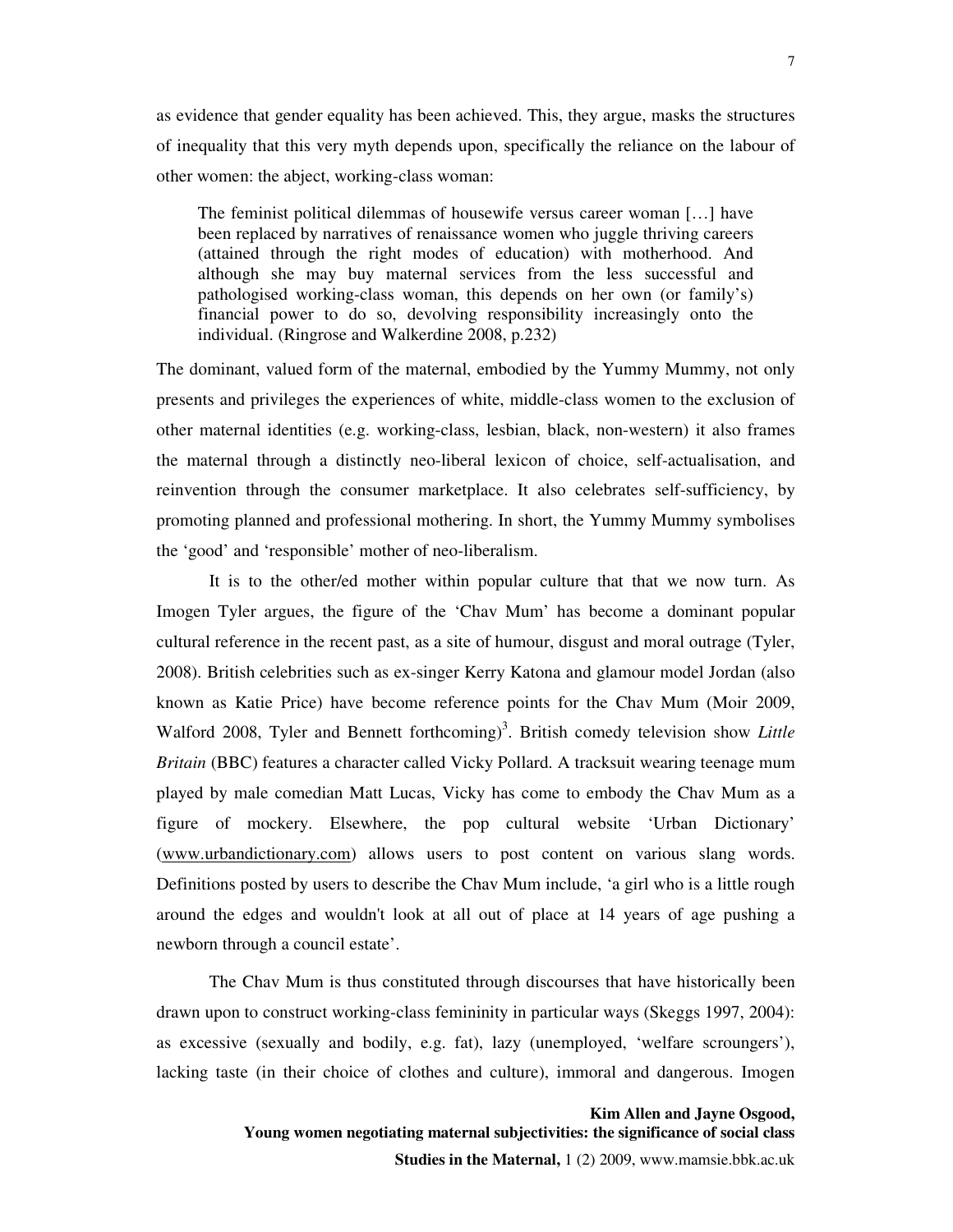Tyler (2008) argues that the discourse of 'the chav' represents a new and pernicious vocabulary of social class in the UK, and claims that the Chav Mum is the contemporary manifestation of a historical vilification and abjection of white working-class femininity and motherhood. The Chav Mum has, according to Tyler, become a vessel for contemporary concerns and anxieties around social and economic change, class inequality, femininity and sexuality. She argues that the Chav Mum plays a central role in contemporary processes of 'class-making', stating that the Chav Mum 'represents a thoroughly dirty and disgusting ontology that operates as a constitutive limit for clean, white, middle-class, feminine respectability' (ibid., p.30). Tyler directly relates the discursive construction of the Chav Mum to wider political agendas for higher labour market participation among women and a reduction in welfare provision:

The mass vilification and mockery of the Chav Mum [can] be understood in relation to [...] the emergence of a new set of norms about femininity, in which the ideal life trajectory of middle-class women conforms to the current governmental objectives of economic growth through higher education and increased female workforce participation (Tyler 2008, p.30).

The maternal subjectivities which have come to saturate popular cultural discourse over the past decade contain highly moralising discourses, inextricably linked to new formations of young womanhood which presuppose and demand a particular relationship to the labour market (intense economic activity) and the state (non-reliance on welfare). As with the policy discourses of New Labour, these popular cultural figures mark out the 'right' and 'wrong' way of being a mother and of being a young woman. While the Yummy Mummy embodies self-responsibility and self-sufficiency, where motherhood is postponed, planned and follows full participation in the labour market, motherhood for the Chav Mum is constituted as the unplanned result of improper and immoral behaviour that results in welfare dependency.

Having mapped the discursive terrain upon which contemporary configurations of the maternal are situated we now want to review literature that examines how these are lived out and negotiated by young women when encountering and constructing their subjectivities. This literature demonstrates how relationships to the maternal are highly ambiguous and heavily imbued by relations of class. It reveals the problematic and exclusionary consequences of contemporary regimes of governance that regulate contemporary femininity.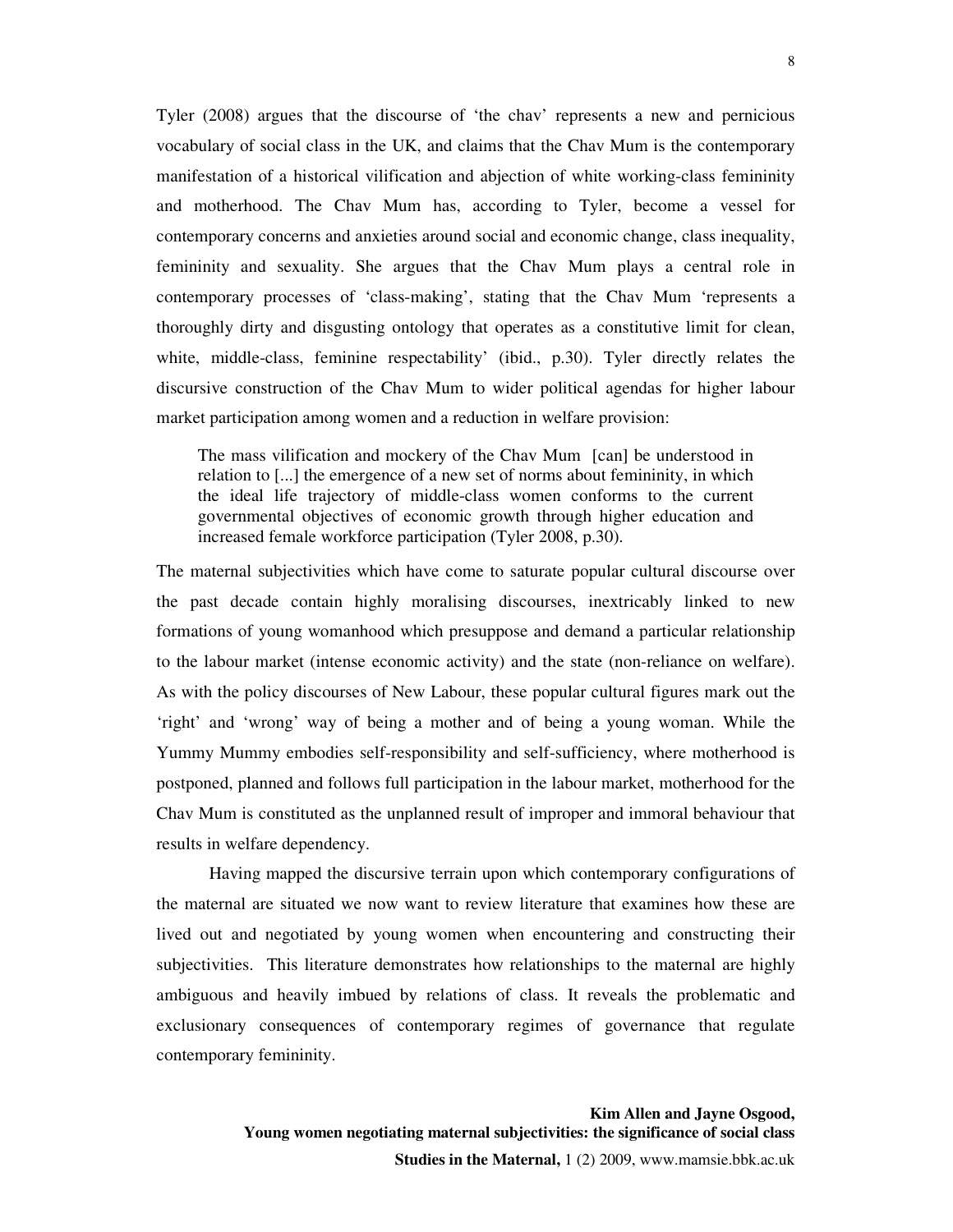The authors in this field are *generally* drawing on psychosocial theoretical frameworks to understand and investigate how young women engage with and negotiate the maternal. This framework can be understood to bring together the social, cultural and *psychic* influences on human behaviour, and draws on psychoanalytic concepts and tools. It engages explicitly with the emotional mechanisms, defences and psychological work involved in the constitution of subjectivity and examines how these are located within, and informed by, wider social, cultural and economic structures. The subject of a psychosocial investigation is a 'more irrational anxious and 'defended' one (Holloway and Jefferson, 1997 in Walkerdine et al. 2001, p.84) than is presented by traditional social science. This demands an exploration of complex and often contradictory conscious as well as unconscious feelings of shame, anxiety, fear, desire, guilt and ambivalence. Furthermore, such an approach enables a greater exploration of the relational dynamics of identity construction, specifically the ways in which emotions circulate and have 'affects' within families. In examining young women's experiences of the maternal, this involves exploring the role that mothers in particular play in socialising particular femininities, and how young women (dis)identify with their own mothers as they construct their biographies.

#### **Middle class girls: motherhood as non-ambition**

Neo-liberal narratives of female success in  $21<sup>st</sup>$  century Britain suggest that the inevitability of classed and gendered trajectories have been undone in the context of wider social change. Young women, it is suggested, are no longer directed into the traditional pathways of domesticity and motherhood but rather, into full and active labour market participation. Thus, observers have noted that while 30 years ago the home was conceived as the primary destination for women, particularly those from lower socio-economic backgrounds (McRobbie 1992), there has been an important shift in the hierarchy between the home and workplace within young women's future biographies. As Lois Weiss (1990) found in her study of young women in de-industrialised cities in North America, young women are increasingly constructing their future selves around the labour market, using a post-feminist and neo-liberal vocabulary of choice, freedom and independence: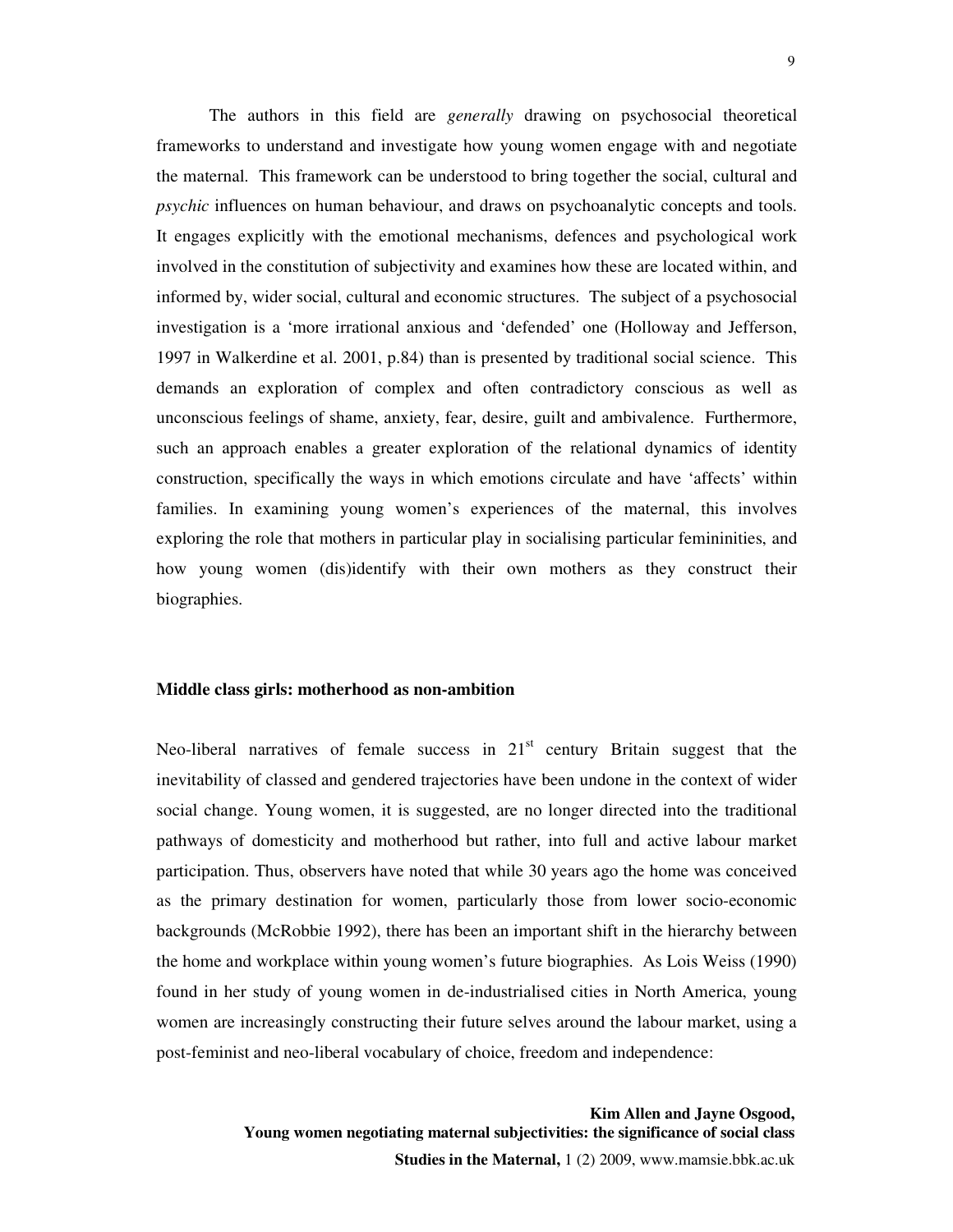Although some assert that they wish to have some form of home / family identity, it is never asserted first, and generally only as a possibility 'later on' when their own job or career is 'settled'. Some of the girls reject totally the possibility of marriage and children […] the primary point, however is that they assert strongly that they must settle themselves first […] in other words, the construction of a home/ family identity is secondary, rather than the reverse. (Weiss 1990, p. 65-66)

However, despite this shift authors have demonstrated that young motherhood continues to be very differently understood and experienced by working class and middle class girls. Walkerdine et al.'s (2001) study of young women suggests that motherhood is ruled out by middle class girls and their parents, because of the huge investment that is made in their academic success. They suggest that this positioning of young motherhood as essentially a 'non-ambition' for middle class girls, beyond contemplation, and as 'other' to a professional career, must be understood as part of wider processes through which they are regulated (and self-regulate) in order to reproduce their middle class status:

 'Nothing is allowed to obstruct the academic path – certainly not motherhood which is seen as the ultimate failure, to be avoided at all costs...It has become clear that teenage motherhood cannot be allowed onto the agenda of most middle class girls in Britain today' (2001, p.194-5).

Walkerdine et al. (2001) go on to claim that working class girls experience motherhood in a different way. It is to these young women that we now turn.

#### **Working class girls: negotiating the 'surveillant gaze'**

Rather than being understood as a non-ambition, motherhood may be a valued and legitimate choice for working class girls. Walkerdine et al. (2001) suggest that, rather than delay motherhood, working class girls often desire integrating both having a family and having a later career, and their parents generally support this. They also demonstrate how having a baby can become a solution to difficult dilemmas for young working class girls. For example, they illuminate how it may represent a very safe and secure territory for working class girls, because other paths – such as moving into the unfamiliar and often 'hostile' world of higher education – bring many risks for working class women (ibid, p.195).

 However, Walkerdine et al. suggest that '[while] middle class girls are selfregulating...the norms of regulation come down more heavily on working class girls who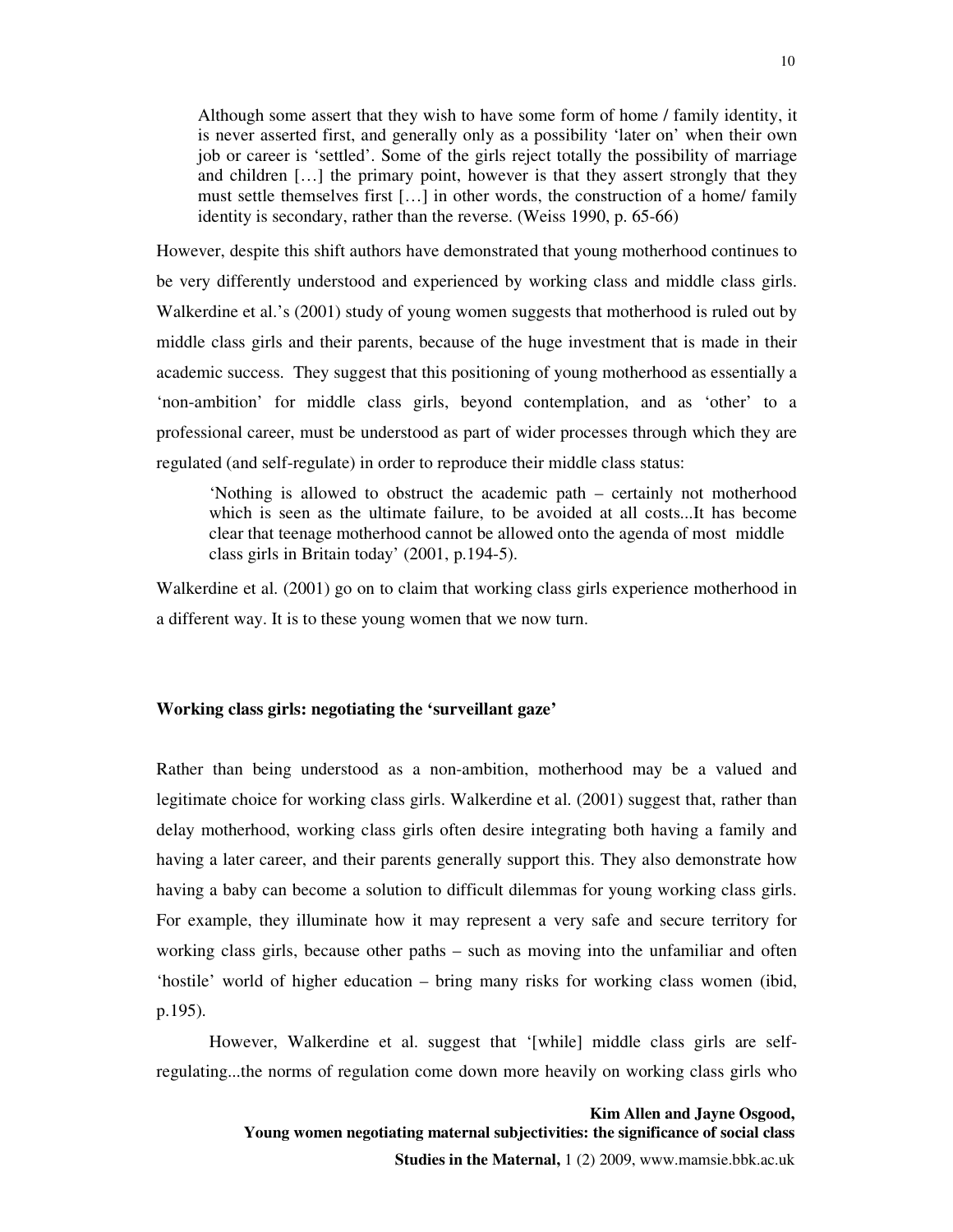become the object of a more obvious surveillant gaze' (ibid, p.210). They discuss how working class girls have to negotiate wider moralizing discourses that position the young working-class mother as 'the fecund Other' (ibid, p.187). Similarly, in their study of mothers involved in New Labour's 'Sure Start' programme (aimed at families in 'disadvantaged' communities in the UK), Hey and Bradford (2006) illuminate how working class mothers are acutely aware of being stigmatized as irresponsible and unable to provide for their children. The women in their research responded through mobilising a discourse of 'self-improvement' (2006, p.61). This reveals the ways in which young working class women self-regulate against normative discourses which continue to position them as unworthy or 'feckless' mums.

 Though not the primary focus of this review, it is important to acknowledge how 'race' and ethnicity are also key mediators of young women's engagement with maternal identities. Young black women's negotiation of the maternal for example is differently informed by the historical legacy of resourceful, working black mothers. As Heidi Mirza explains 'black girls may not regard having children and continuing to work in the same way as their white peers […] to work and bring up children is not so much a careerist choice as a historical necessity' (1992, p27). Similarly, Wendy Hollway and Ann Phoenix's study of first time mothers in East London (see Hollway et al. 2008) also demonstrates how ethnicity and 'race' influence how young women understand and experience the maternal. While they caution against 'reductive' categorisations of ethnic differences between young women's experience of mothering, they do highlight, for example, how a 'strong cultural sanctioning of marriage, coupled with extended family living arrangements' (2008:23), as well as religious commitments, contribute to a valuing of the maternal role among Bangladeshi women.

#### **Intergenerational recuperation, social mobility and matrophobia**

This next section examines how women's experiences of being mothered informs their negotiation and experience of 'the maternal, and points to the ways in which these are inextricably linked to gender and class transformations in women's biographies.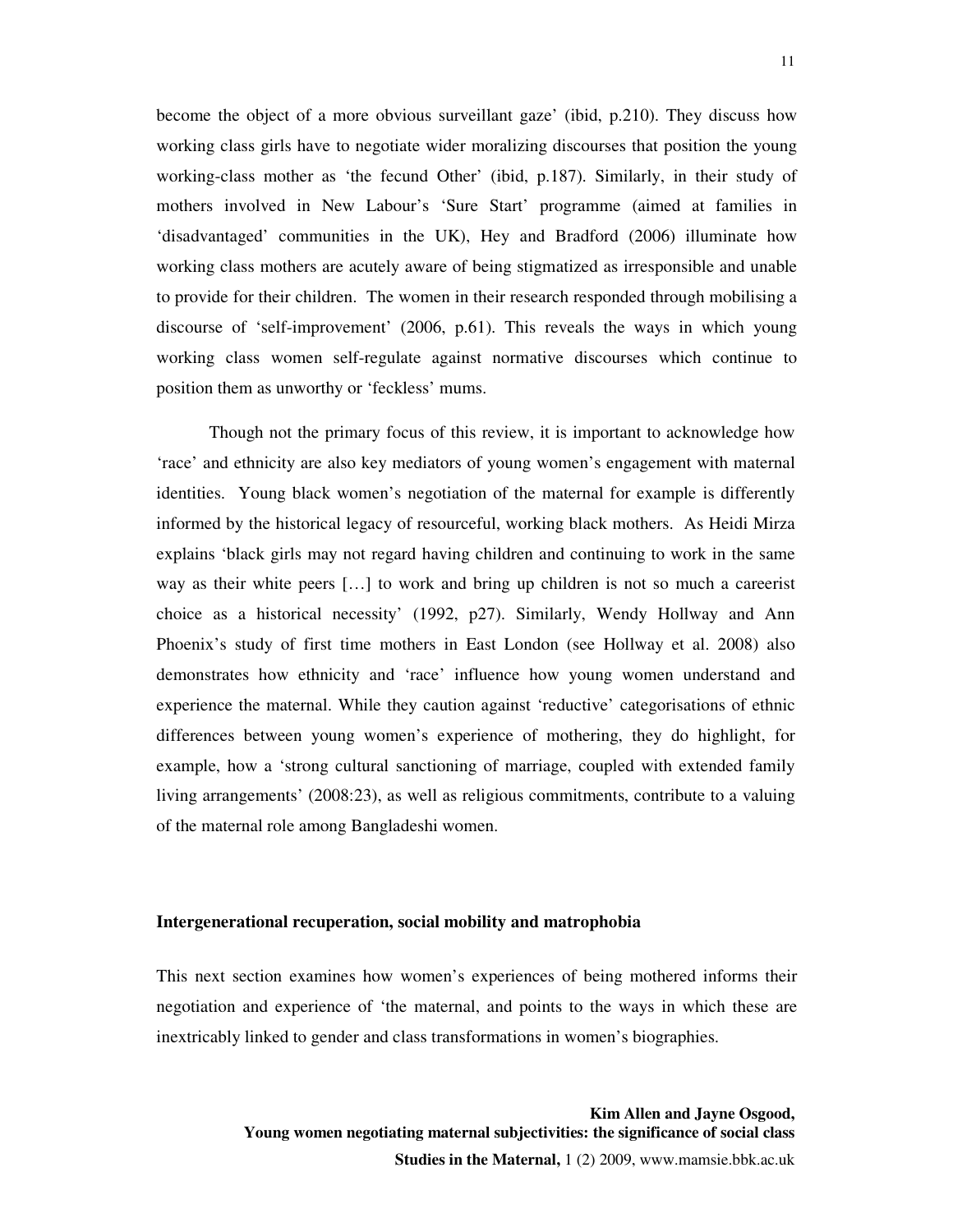In their study of 'The Making of Modern Motherhood', Rachel Thomson and colleagues report a discourse of 'intergenerational recuperation' (Thomson et al., 2008) within the narratives of new and expectant mothers, where the women understood their biographies as an extension of their mothers. This included a sense among young women that they had to realise thwarted ambitions or repair some of the sacrifice and hardship that their own mothers endured. In our own research (Allen 2008, Osgood 2008), young women's rejection of young motherhood in place of an investment in education and a professional career appeared to be strongly informed by their experiences of *being mothered*, specifically the ways they had witnessed their own mother 'lose out' on a career because of her maternal commitments, and was characterised by a discourse of compensation. This was actively reinforced by their mothers themselves who were described as performing aspirational mothering and wanting better for their daughters.

The rejection of maternal subjectivities among socially mobile women can be understood to be deeply bound up in desires to transgress their working-class histories and to invest in new and improved classed subjectivities. Stephanie Lawler (2000) usefully extends Adrienne Rich's (1977) concept of 'matrophobia' to argue that it is embedded in classed processes of social mobility. Matrophobia is defined by Rich as the fear of closely resembling or becoming one's mother, rooted in a desire to break free from women's oppression. In her own research, Lawler examines how upwardly mobile women (women who were born to working class families but now defined themselves as middle class), constructed the self as autonomous, independent and individualised through a strong disidentification with their own mothers. In her study, these women were deeply aware of normative discourses which pathologise working class mothers, and they marked their class movement through an ambivalent 'othering' of their own mothers.

Such desires to 'not be like my mother' were pertinent in the narratives of many of the young women in our own research (Allen 2008; Osgood 2008) who rejected their mother's biographies as 'teen mums' which they equated with struggle, sacrifice and stagnation. However, as Lawler explains, because of the fragility of their class position these dis-identifications are highly unstable and insecure, characterised by fear, anxiety and the risk of 'Otherness': for upwardly mobile women, whose mothers are of a different class position to themselves, the mother *'*may come to signify a class position to which they fear returning... [they] may fear not just becoming their mothers but becoming their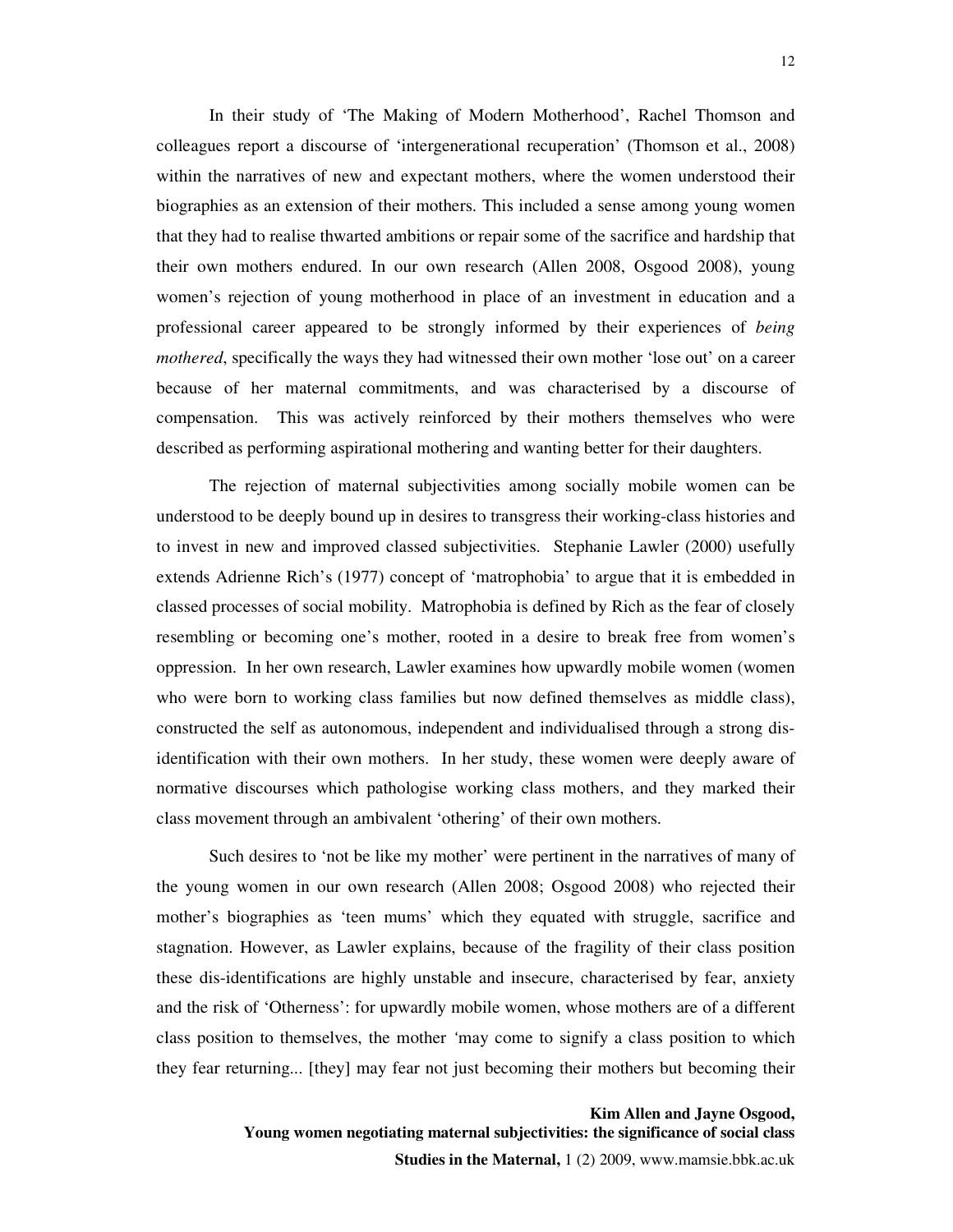*working-class* mothers' (2000, p.102-3). Thus, young women's dis-identification with their mother's maternal biographies is deeply problematic and highly ambivalent.

#### **Conclusion**

Through an exploration of classed constructions of young womanhood and their proximity to the maternal this article has illuminated the ambivalence and complexity that marks relationships to normative and non-normative configurations of femininity and motherhood.

 This article began by introducing recent literature (e.g. Harris 2004; McRobbie 2008; Walkerdine et al. 2001) which is concerned with the modalities of young womanhood that have emerged in the West under neo-liberalism, and which are oriented around young women's capacity for success in education and the labour market. This literature suggests that such configurations bring with them new regulatory caveats associated with motherhood, through which class femininities are coded and pathologised.

 By mapping the discursive terrain on which the maternal is constituted, we examined how class permeates the ways in which 'good' and 'bad' mothering is constituted within government welfare policy, and how this is reproduced within British popular and consumer culture via the figures of the Yummy Mummy and Chav Mum. The regulatory and exclusionary nature of these configurations of the maternal in relation to classed femininities was examined (e.g. Bullen et al. 2000; Hey and Bradford 2006; McRobbie 2008; Tyler 2008).

 The remainder of the article reviewed literature exploring young women's engagement with 'the maternal' in the construction of their biographies, and the ways in which both social class and the experiences of being mother(ed) inform this. In particular, this literature exposes the different regulatory practices that young working and middle class women are subjected to in negotiating the maternal (e.g. Walkerdine et al. 2001; Hey and Bradford 2006). As demonstrated, the literature suggests that middle class girls' rejection of motherhood as a 'non-ambition' is central to securing their status as bourgeois subjects and that, while working class girls position the maternal as a valued life choice, they are the subject of highly regulatory discourses which constitute them as the abject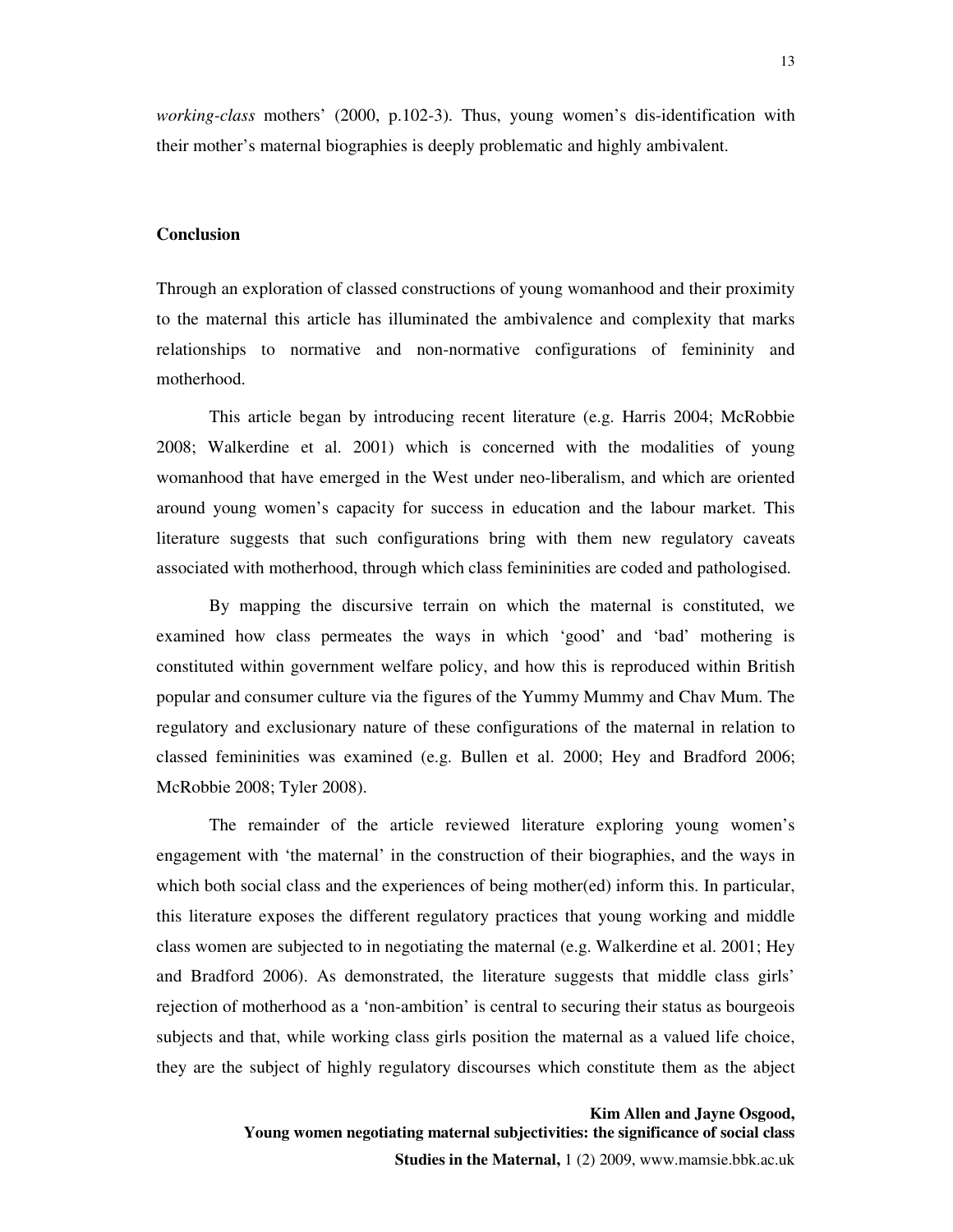other: feckless, irresponsible 'bad' mothers. We have also examined the role of intergenerational desires for social mobility. Young women's understanding of their own mothers' navigation through education and work, as well as their desires to escape their working class status, have been shown to complicate how they position the maternal within their individual biographies (Lawler 2000; Thomson et al. 2008). This body of literature demonstrates the intense labour and self-regulation required by young women to constitute the self as a desirable and intelligible subject of neo-liberalism. It suggests that this ontological project occupies considerable emotional and psychic space for women attempting to renegotiate and rework classed identities. In a climate in which young women must be economically independent, flexible, autonomous and self-responsible, encountering and enacting maternal subjectivities is deeply problematic and ridden with conflict.

 This article illuminates the continued importance of examining the place of 'the maternal' within the lives of young women in contemporary society, and how they negotiate its wider construction within neo-liberal discourses. The persistent vilification of working-class femininities, set against the prevailing hegemonic constructions of 'the maternal', warrant further debate.

 $\overline{a}$ 

<sup>&</sup>lt;sup>1</sup> The term has also been endorsed by luxury goods brands, such as upmarket stationers *Smythson of Bond Street,* who sell a leather-bound 'Yummy Mummy' notebook.

<sup>2</sup> These include products include: a special edition of celebrity weekly magazine *Now*, entitled *Now: Celebrity Mum and Baby* (published by IPC Media)*,* the latest of which was released for sale on 22 September 2009; DVDs include *Pre and Post Natal Workouts* (2007) by Davina McCall; and celebrity books to motherhood such as *Minus Nine to One: The Diary of an Honest Mum*, by TV chef Jamie Oliver's wife, Jools Oliver (2006); and *My Bump and Me: From Morning Sickness to Motherhood - An Honest Diary of My Pregnancy* by pop-star and TV presenter Myleene Klass (2008).

<sup>&</sup>lt;sup>3</sup> Journalist Jan Moir described British glamour model Jordan (Katie Price), in an article for British newspaper *The Daily Mail*, as the 'knicker-flashing, sex-mad, balloon-breasted, drunk and disorderly, great She-Chav mother-of-three' (Moir 2009).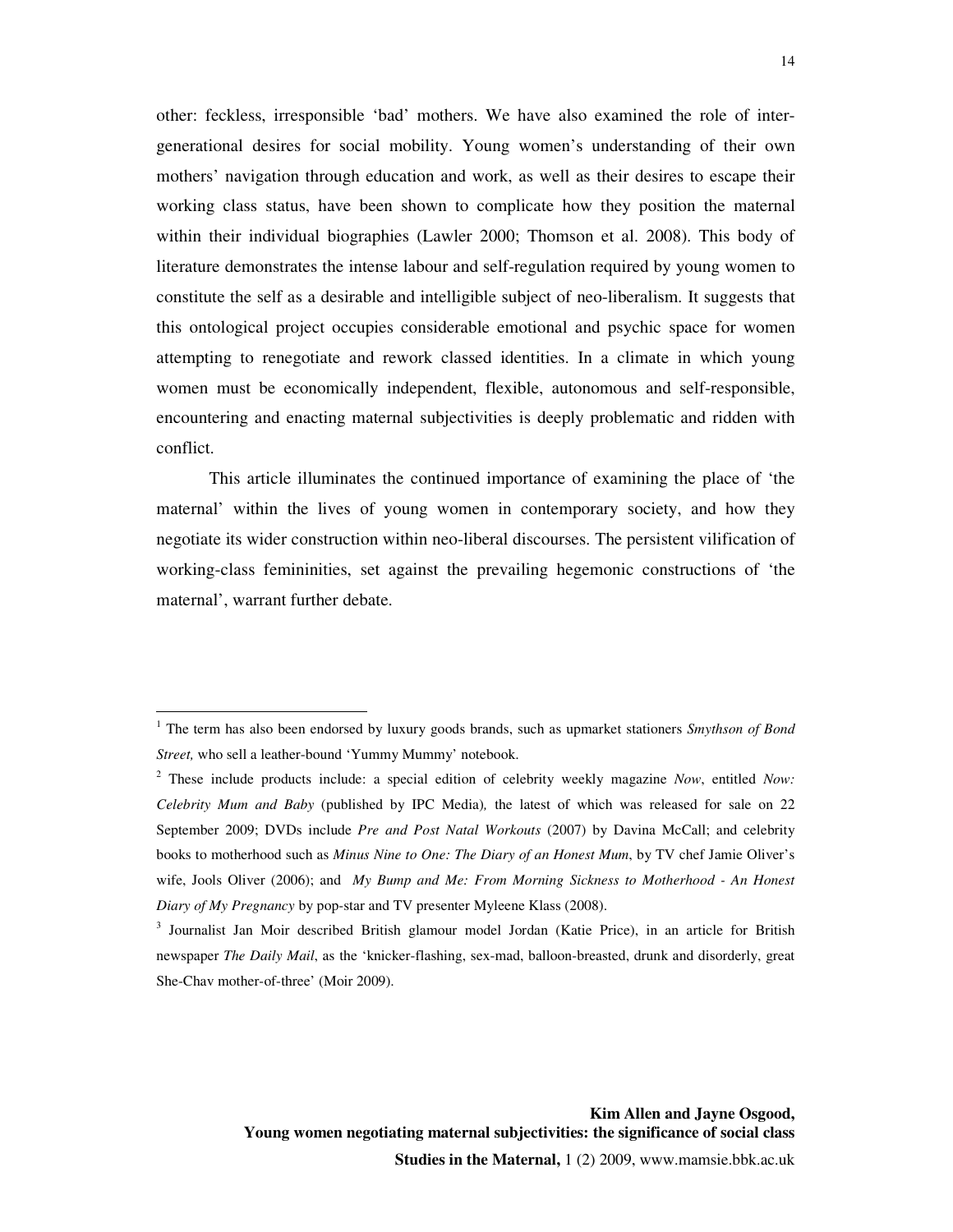#### **References**

 $\overline{a}$ 

- Ailwood, J., 2008. Learning or earning in the "Smart State": Changing tactics for governing early childhood*. Childhood: A Global Journal for Childhood Studies*, 15 (4), 535-551.
- Allen, K., 2008. Young women and the Performing Arts: Creative Education, New Labour and the remaking of the young female self. Unpublished PhD Thesis, Goldsmiths, University of London.
- Archer, L., 2005. The impossibility of girls' educational 'success': entanglements of gender, race, class and sexuality in the production and problematisation of educational femininities. Paper presented at ESRC Seminar Series, *Girls in Education 3-16*, Cardiff, 24 November 2005.
- Archer, L., & Francis, B., 2007. *Understanding Minority Ethnic Achievement*, London: Routledge.
- Beck, U., 1992. *Risk Society: Towards a New Modernity.* Newbury Park, CA: Sage.
- Beck, U., & Beck-Gernsheim, E., 2001. *Individualization: Institutionalized Individualism and its Social and Political Consequences*. London: Sage.
- Blackman, L., 2004. Self-help, media cultures and the production of female psychopathology. *European Journal of Cultural Studies*, 7 (2), 219-236.
- Bullen, E., Kenway, J., & Hey, H., 2000. New Labour, Social Exclusion and Educational Risk Management: the case of 'gymslip mums'. *British Educational Research Journal*. 26 (4), 441-456.
- Butler, J. 1990. *Gender Trouble: Feminism and the Subversion of Identity*. London: Routledge.
- *Carabine*, J., *2007*. New Labour's *teenage pregnancy* policy: constituting knowing responsible citizens? *Cultural Studies*, 21 (6), 952–973.
- David, M., 2006. The education of 14-19 year-olds: Gender, sexuality and diversity in socio-cultural contexts. The Nuffield review of 14-19 education and training. Research Report 4. Available from: http://www.nuffield14-19review.org.uk/files/documents130-1.pdf [Accessed 3 September 2009].
- Department for Education and employment (DfEE). 2000. Sex and Relationship Education Guidance (DfEE 0116-2000). Nottingham: DfEE Publications. Also available from: http://publications.dcsf.gov.uk/eOrderingDownload/DfES-0116-2000%20SRE.pdf [Accessed 02 September 2009].
- Edwards, J., 2000. Policy(ing) and practicing subjectivities: young women's constructions with(in/out) Australian youth policies. A paper presented to the annual Meeting of the Australian Association for Research in Education, Sydney 4-7 December 2000. Available from: http://www.aare.edu.au/00pap/edw00449.htm [Accessed 15 January 2009].

Fraser, L., 2007. *The Yummy Mummy Survival Guide.* New York: HarperCollins.

- Giddens, A. 1991. *Modernity and self identity: Self and society in the late modern age.* Cambridge: Polity Press.
- Giddens, A. 1994. Living in a post-traditional society. *In:* Beck, U., Giddens, A., & Lash, S., eds. *Reflexive modernization: Politics, tradition and aesthetics in the modern social order.* Stanford, CA: Stanford University Press, 56–109.
- Harris, A., Ed. 2004. *All about the Girl: Power, Culture and Identity*. New York: Routledge.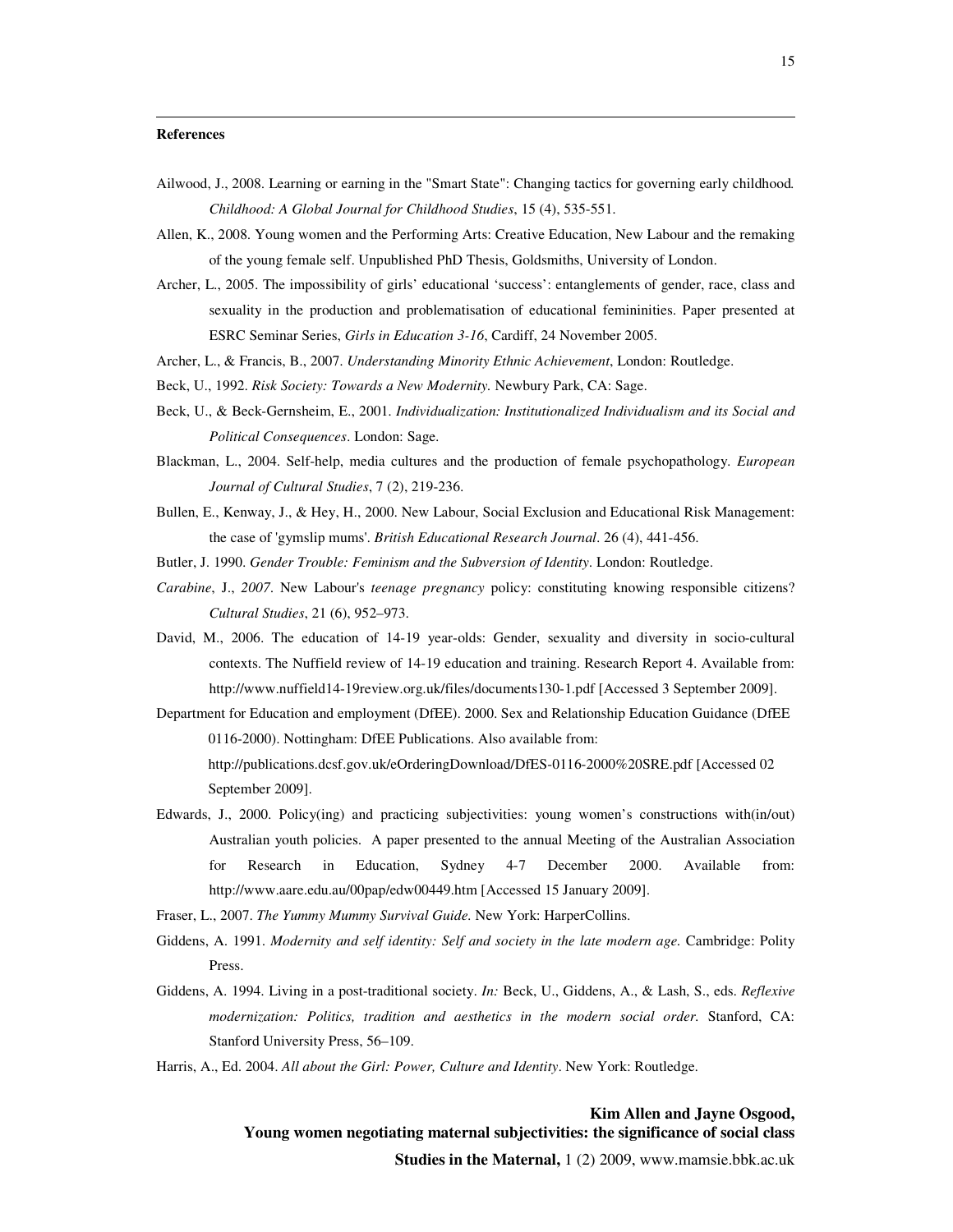- Hey, V., and Bradford, S. 2006. 'Re-engineering Motherhood? Surestart in the Community', Contemporary *Issues in Early Childhood*, 7, (1), 53-67.
- Hollway, W. et al., 2008. *Identities in Process: Becoming Bangladeshi, African Caribbean and White Mothers: Full Research Report*. ESRC End of Award Report, REWS-148-25-0058.

IPC Media., 2009. *Now: Celebrity Mum and Baby.* Published 22 September 2009.

 $\overline{a}$ 

- Jermyn, D., 2008. Still Something Else Besides A Mother?: Negotiating Motherhood in Sarah Jessica Parker's Star Story. *Social Semiotics,* 18 (2), 201-219.
- Johnson, A., 2009. *The Yummy Mummy Manifesto*. New York: Ballantine Books.
- Kidger, J., 2004. Including Young Mothers: Limitations to New Labour's Strategy for Supporting Teenage Parents. *Critical Social Policy,* 24, 291-311.
- Klass, M*.,* 2008. *My Bump and Me: From Morning Sickness to Motherhood An Honest Diary of My Pregnancy*. London: Virgin Books.
- Lawler, S., 2000. *Mothering the Self: Mothers, Daughters, Subjects.* London: Routledge.
- McCall, D., 2007*. Pre and Post Natal Workouts.* 2 Entertain Video.
- McRobbie, A., 1992. *Jackie: An Ideology of Adolescent Femininity*. London: Macmillan.
- McRobbie, A., 2000. Feminism and the Third Way. *Feminist Review*, 64 (Spring), 97-112.
- McRobbie, A., 2004. Notes on Postfeminism and Popular Culture: Bridget Jones and the New Gender Regime. *In:* Harris, A., Ed. *All about the Girl: Culture, Power and Identity*. New York: Routledge.
- McRobbie, A., 2007. Top Girls: Young women and the post-feminist sexual contract. *Cultural Studies*, 21 (4), 718-737.
- McRobbie, A., 2008. *Gender Culture and Social Change: In the Aftermath of Feminism*. London: Sage.
- Mirza H. S., 1992. *Young, Female and Black*. London, Routledge.
- Moir, J. 2009. Can this Cruella de Chav sink any lower? *The Daily Mail*. 7 July 2008. Available from: http://www.dailymail.co.uk/debate/article-1204853/JAN-MOIR-Can-Cruella-Chav-sinklower.html#ixzz0RSPqWD6u [Accessed 8 August 2009].
- Oliver, J. 2006. *Minus Nine to One: The Diary of an Honest Mum*. London: Penguin.
- Osgood, 2008. Narratives from the Nursery: Negotiating Professional Identities*.* Unpublished PhD Thesis, London Metropolitan University.
- Rich, A. 1977. *Of Woman Born: Motherhood as Experience and Institution*. London: Virago.
- Ringrose, J., 2007. Successful girls? Complicating post-feminist, neoliberal discourses of educational achievement and gender equality. *Gender and Education,* 19: 471–89.
- Social Exclusion Unit (SEU), 1999. *Teenage Pregnancy*. London: Stationary Office.
- Ringrose, J., & Walkerdine. V., 2008. Regulating The Abject. *Feminist Media Studies,* 8(3), 227-246.
- Skeggs, B., 1997. *Formations of Class and Gender.* London: Sage.
- Skeggs, B., 2004. *Class, Self, Culture.* London: Routledge.
- Thomson, R., Kehily, M.J., Hadfield, L., & Sharpe, S., 2008. *The Making of Modern motherhood: Memories, Representations, Practices*. Open University/ ESRC.